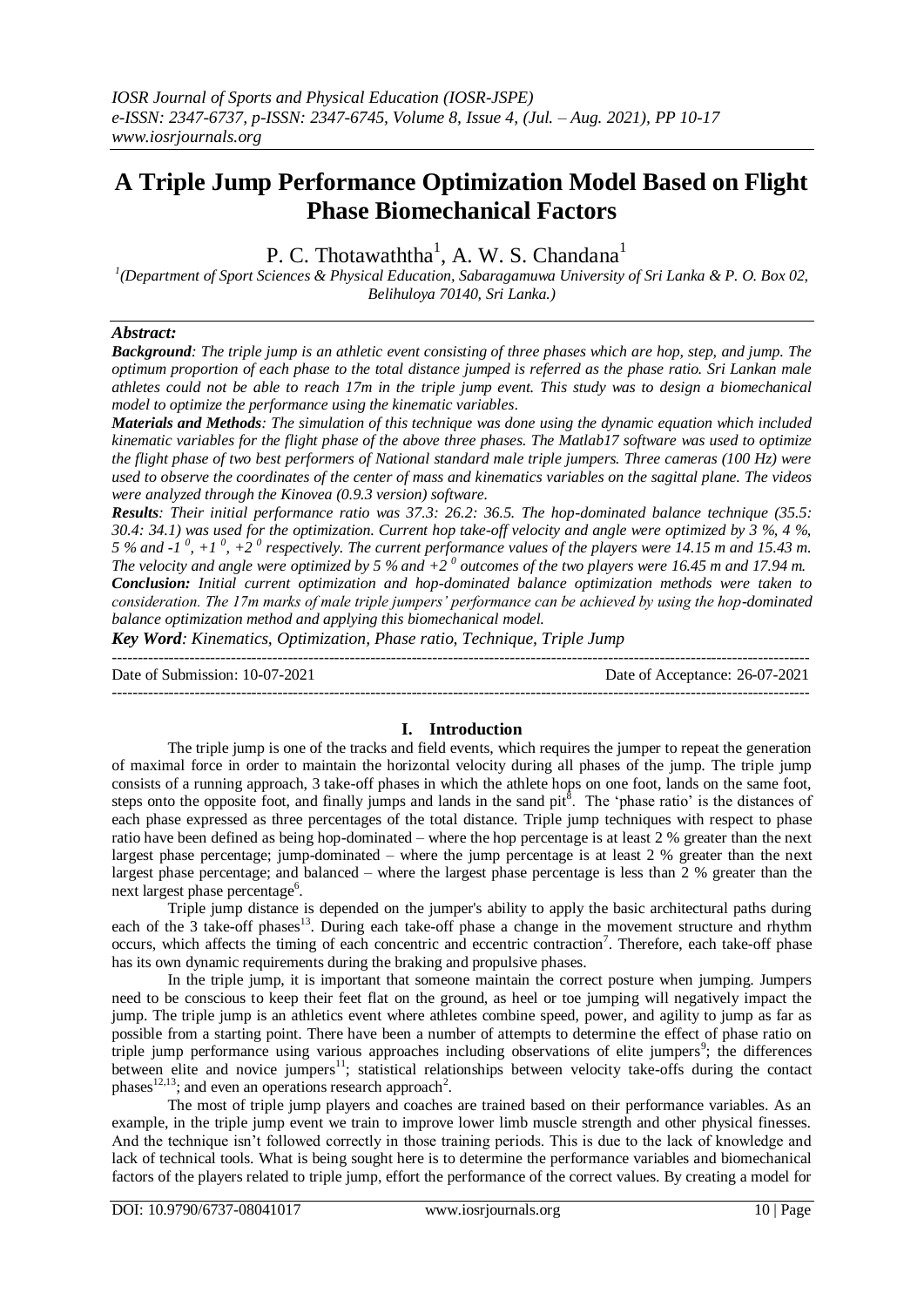every coach and athlete can understand the factors needed for their own fitness, achieve their highest potential, and perform at their highest level.

## **II. Material And Methods**

#### **Data Collection and Parameter Determination**

Triple jump players in Sri Lanka were taken as the population in this research study. This is because the triple jumpers in Sri Lanka have not shown international level qualifications. There are three main stages in the triple jump event. Athletes can perform to the best of their ability by applying relevant balance techniques to those situations. This research has considered to create a biomechanical model at the end of the last. It aims to optimize the distance of the players and correct them to improve the skills of the players. In this study, five of the best national triple jumpers in Sri Lanka were selected as the sample. The senior triple jumpers were chosen because it has a higher performance than the junior triple jumpers. Male triple jumpers show higher performance than female triple jumpers when comparing male and female triple jumpers. Therefore, this study focuses on male triple jumpers and this model is applicable to all triple jumpers in Sri Lanka.

This study has selected best national 5 triple jumpers according to national championship in Sri Lanka 2019. Therefore, the selected sample who has specified qualification and it will be more appropriate to become the success of this study. Two best performers were taken from five athletes. Player A (mass: 70 kg; height: 1.78 m; best performance: 15.76 m). Player C (mass: 71.35 kg; height: 1.80 m; best performance: 16.33 m). Before the collection, the video data was done by pilot test in Sabaragamuwa university premises.

Kinematic data was collected at the Sugathadasa Outdoor Stadium, Colombo from two triple jump performance from an approach run of self-selected length. Fourteen reflective markers were placed on the athlete in order that locations of joint centers could be determined. All of cameras were placed 10 m away from the player's performance sagittal plane and Camera height 1.20 m and camera range left 3 m and right 3 m and also focus length 35 mm, and the complete triple jump, captured data at 100 Hz. All cameras were synced using speed light. Before taking the videos calibrated vertical axis using pole in performance on sagittal plane<sup>4</sup>. Approach velocity was defined as the horizontal velocity of the whole-body COM at the touchdown of the hop stance phase. The performance resulted in a take-off velocity of 8.51 ms<sup>-1</sup> and a triple jump distance of 14.00 m, defined as the angle of the trunk in a global reference frame, and configuration angles were calculated by considering the joint center coordinates on the sagittal plane.

Here the video frames were focused on covering the three phases the triple jump event. That because the reason for this is to find out in which phase the error occurs and to find out whether the athletes are using correct technique. And also, how far it is for the relevant phase as the three take offs of the triple jump event are done in a very short period of time. All analyzes were performed using the Kinovea software and Microsoft Excel 2016 and all kinematics variables were calculated. Two-dimensional coordinates of Center of Mass (COM) were used to find the relevant kinematic variables. Then variables were included in the model. This study is a new experiment that is mainly focused on the biomechanical model. It consists of a mathematical model and the final outcome was to optimized values that occurred when take-offing the athlete. Because knowing this model value would be most important to estimate triple jumper's optimum performances.

#### **Optimization**

The take-off velocity of the model was each increased by 3 %, 4 % and 5 %. In contrast, the take-off angle  $(-1, 0, 0, 0, +1, 0, +2, 0)$  from the measured values and all combinations of these two parameters were investigated, leading to 16 optimizations in total. The take-off angle of the model was manipulated by increasing the three phases separately their phase distance. Approach velocities ranged from 8.1 ms<sup>-1</sup> to 10.5 ms<sup>-1</sup> (the maximum approach velocity recorded at the 2009 IAAF World Championships in Berlin [German Athletics Federation, 2009]). Optimization was used to maximize the distance of the whole triple jump in each condition.

## **Hop and Step Flight Phase Optimization**



**Figure No 1**: Hop and Step flight Phase distances optimization graph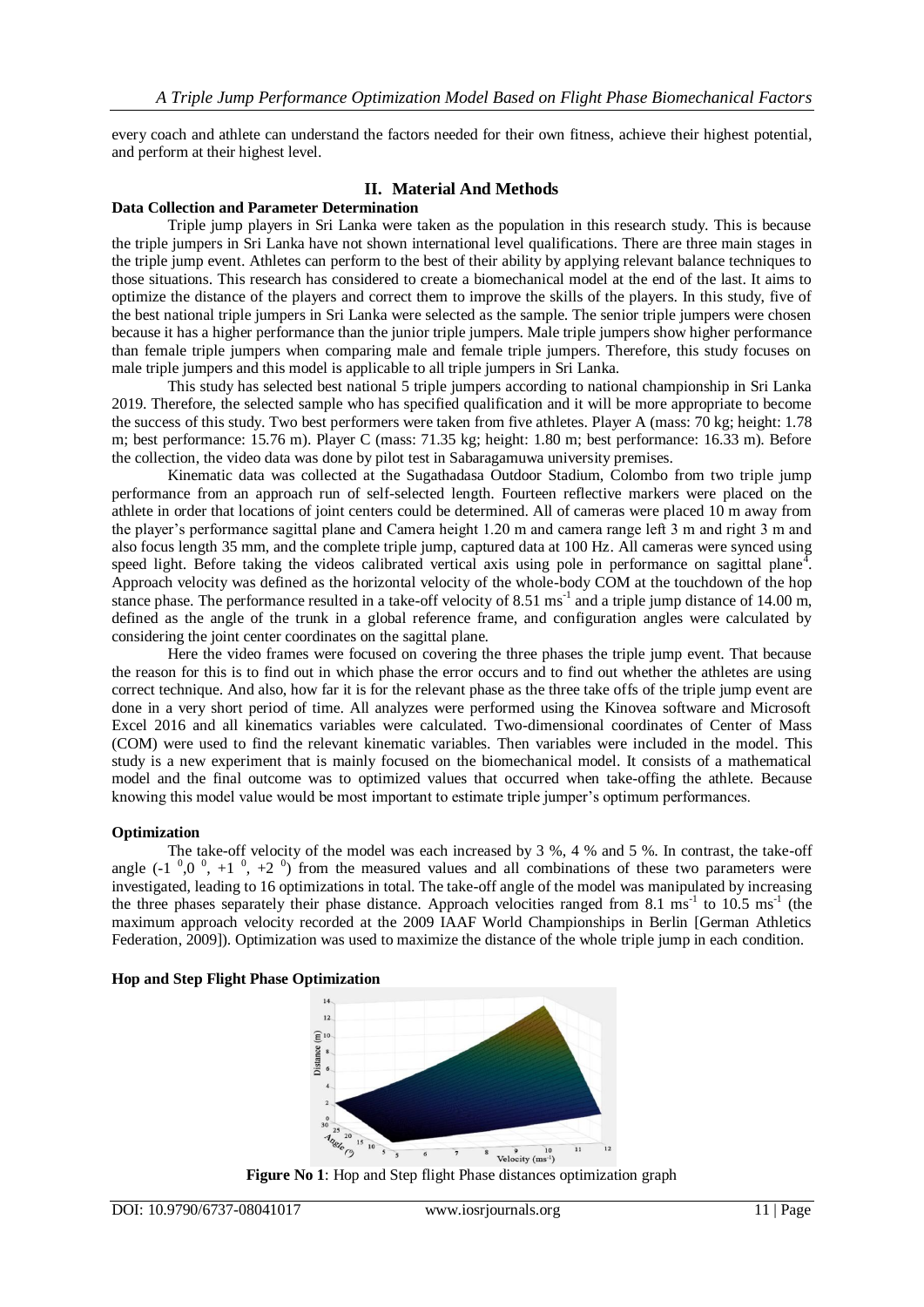The Below equation was used for distance during the flight phase. The optimize values were obtained as follows using Matlab software for this equation (01). In the below equation, h was taken as a constant value and given as a mean value ( $h = 0.1$ m) and the following optimization graph was obtained (figure no 1). Data were obtained to optimize the hop and step instances.

2  $\sin$  2 $\theta$  / 2 $g$  {1 + (1 + 2 $gh$  / v  $^{2}sin^{2}\theta$ )  $^{1/2}$ } 5 .  $d_{flight}$  =  $\boldsymbol{v}$ (01)

#### **Jump Flight Phase Optimization**

The following graph was used for the flight phase in the jump phase as  $h = 0.75$  m (01). Data related to the jump phase were taken from it. The data obtained in this way made it possible to obtain a large amount of data for velocity and angle (figure no 2).



**Figure No 2**: Jump flight Phase distances optimization graph

## **Performance Distance Optimization**

## **Current Ratio Optimization**

The optimization was done according to the data obtained above. First of all, two of the best players were selected from the above talented players. The performance of player A was 14.21 m. And the performance of player C was 15.49 m. But in video analysis, their performance value was taken as 14.15 m and 15.43 m. Their phase ration values are 37.3 %, 26.2 %, 36.5 %, and 36.3 %, 27.2 %, 36.4 %. 37.2 % efficiency as player A hop phase is 5.28 m. The 5.28 m capacity includes take-off distance and landing distance. The two distances were found using data from Kinovea software. The sum of the two is 1.16 m. Then the flight distance was obtained as  $4.12$  m. The velocities and angles for that distance are  $8.86 \text{ ms}^{-1}$  and  $14^{\degree}$ , respectively. (Data charts obtained from Matlab were used for velocity) Take off velocity of the athlete here was increased as 3 %, 4 % and 5 %. In contrast, the angle  $(-1^0, +2^0)$  is optimized in the range. The values in the table below were taken into the hop flight phase.

#### **Hop Dominated Balance Ratio Optimization**

For this purpose, it is used as mentioned above. But the balance technique was used here. That is, its values are 35.5 %, 30.4 % and 34.1 %  $3$ . There 14.15 m performance was divided according to the above ratio and values were obtained for hop, step, jump. It is shown in the table below. This was done by using Matlab graphs as mentioned above to increase the velocity to 3 %, 4 %, 5 % and keep it at an angle  $(-1)^6$  to  $+2^0$ ). Then the total distance was obtained as follows.

#### **Table No 1**: Hop Phase Kinematics results

**III. Results**

| <b>Hop Phase</b>         |        |                |           |  |  |
|--------------------------|--------|----------------|-----------|--|--|
| <b>Parameters</b>        | Mean   | <b>SE</b> Mean | <b>SD</b> |  |  |
| TO Angle $(\theta)$      | 15.612 | $\pm 0.49$     | 1.55      |  |  |
| $VV$ (ms <sup>-1</sup> ) | 2.2233 | $\pm 0.0718$   | 0.227     |  |  |
| $HV$ (ms <sup>-1</sup> ) | 7.959  | $\pm 0.105$    | 0.331     |  |  |
| $RV$ (ms <sup>-1</sup> ) | 8.266  | $\pm 0.105$    | 0.333     |  |  |
| TO Height (m)            | 1.188  | $\pm 0.0178$   | 0.0563    |  |  |
| Landing Height (m)       | 1.052  | $\pm 0.0178$   | 0.0563    |  |  |
| TO Distance (m)          | 0.4571 | ± 0.0235       | 0.0742    |  |  |
| F Distance (m)           | 4.044  | ± 0.122        | 0.385     |  |  |
| $L$ Distance $(m)$       | 0.5947 | $\pm 0.0101$   | 0.0318    |  |  |

DOI: 10.9790/6737-08041017 www.iosrjournals.org 12 | Page

**Kinematics Variables**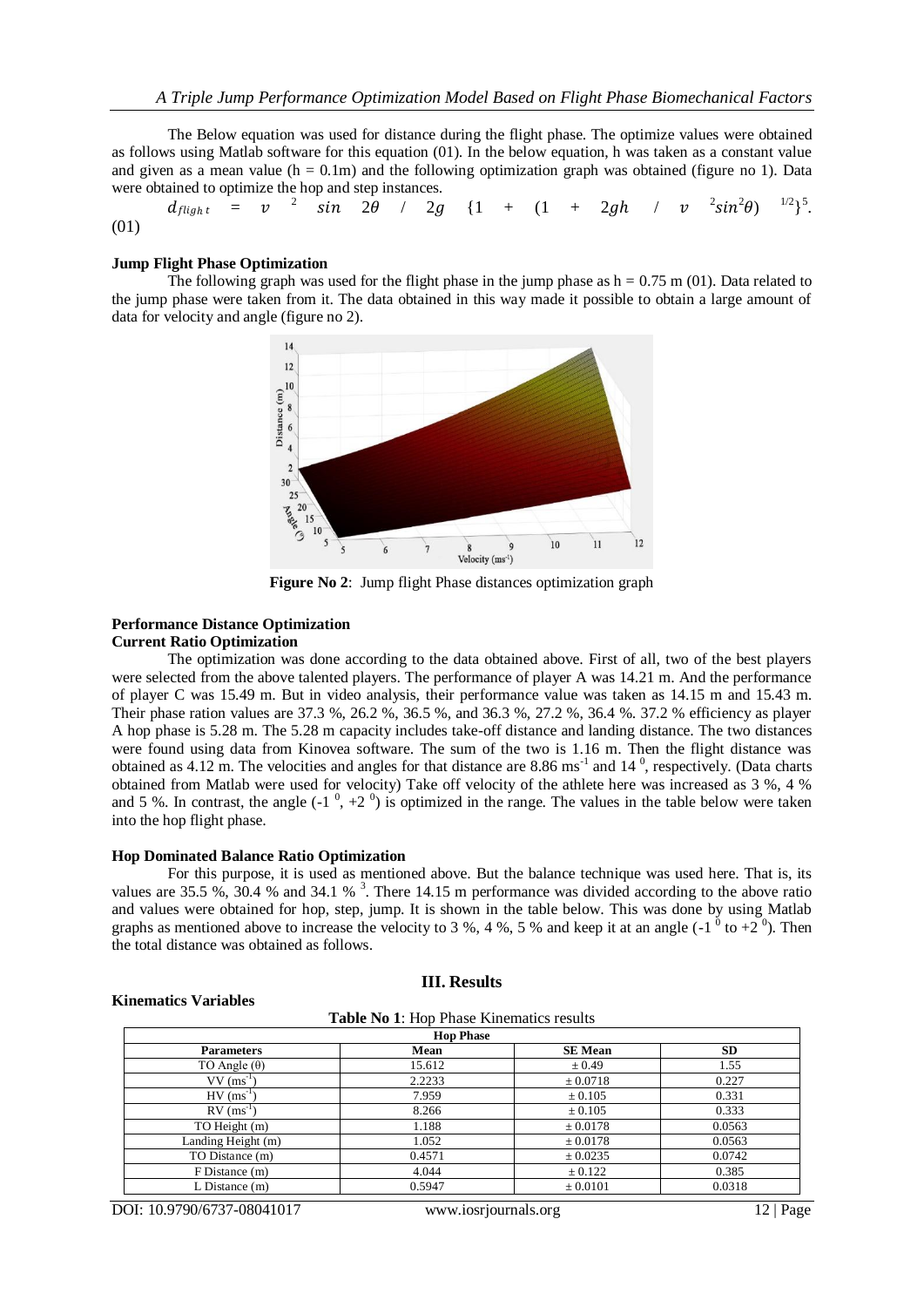Hop Distance(m)  $5.096 \t \pm 0.116 \t 0.367$ 

| <b>Step Phase</b>        |        |                |           |  |  |
|--------------------------|--------|----------------|-----------|--|--|
| <b>Parameters</b>        | Mean   | <b>SE</b> Mean | <b>SD</b> |  |  |
| TO Angle $(\theta)$      | 11.875 | ± 0.727        | 2.298     |  |  |
| $VV$ (ms <sup>-1</sup> ) | 1.5085 | ± 0.0911       | 0.2882    |  |  |
| $HV$ (ms <sup>-1</sup> ) | 7.187  | $\pm 0.12$     | 0.38      |  |  |
| $RV$ (ms <sup>-1</sup> ) | 7.349  | $\pm 0.118$    | 0.374     |  |  |
| TO Height (m)            | 1.141  | ± 0.0172       | 0.0545    |  |  |
| Landing Height (m)       | 1.039  | ± 0.0097       | 0.0307    |  |  |
| TO Distance (m)          | 0.5877 | ± 0.0185       | 0.0586    |  |  |
| F Distance (m)           | 2.627  | ± 0.0842       | 0.2661    |  |  |
| $L$ Distance $(m)$       | 0.6634 | ± 0.0224       | 0.071     |  |  |
| Step Distance (m)        | 3.878  | ± 0.0625       | 0.1975    |  |  |

|  |  | Table No 2: Step Phase Kinematics results |  |
|--|--|-------------------------------------------|--|
|  |  |                                           |  |

## **Table No 3**: Jump Phase Kinematics results

| <b>Jump Phase</b>        |        |                |           |  |  |
|--------------------------|--------|----------------|-----------|--|--|
| <b>Parameters</b>        | Mean   | <b>SE</b> Mean | <b>SD</b> |  |  |
| TO Angle $(\theta)$      | 20.6   | ± 1.17         | 3.71      |  |  |
| $VV$ (ms <sup>-1</sup> ) | 2.262  | $\pm$ 0.122    | 0.386     |  |  |
| $HV$ (ms <sup>-1</sup> ) | 6.026  | $\pm 0.109$    | 0.345     |  |  |
| $RV$ (ms <sup>-1</sup> ) | 6.4488 | ± 0.0963       | 0.3047    |  |  |
| TO Height (m)            | 1.248  | $\pm 0.0142$   | 0.0449    |  |  |
| Landing Height (m)       | 0.528  | $\pm 0.0231$   | 0.073     |  |  |
| TO Distance (m)          | 0.449  | ± 0.0196       | 0.062     |  |  |
| $F$ Distance $(m)$       | 4.039  | ± 0.114        | 0.36      |  |  |
| $L$ Distance $(m)$       | 0.444  | ± 0.0382       | 0.1207    |  |  |
| Jump Distance (m)        | 4.932  | ± 0.122        | 0.387     |  |  |
| Full Distance (m)        | 13.906 | ± 0.228        | 0.72      |  |  |

The triple jump (without approach phase) of each athlete was captured by using 3 high-speed cameras (100 Hz), both on the sagittal planes. Through it, there were observed the coordination of all athletes. The collected data (mainly video clips, etc.) were analyzed by using Kinovea software and there were found kinematic variables (Take off Velocity, etc.) There has drawn and measured every frame COM using Kinovea software<sup>4</sup>. Then Find Below Variables in each player.

Looking at these results, the technology of these Sri Lankan players is at a very low level. There is also a 0.448306586 % difference between the data obtained from the video analyzer and the actual distance. This study mainly provides an understanding of velocity and angle. In step and jump, the velocity drop is as low as 11 % and 21.9 %. Athletes also use the maximum take-off height and maximum take-off angle relative to the hop and step for the maximum distance to avoid that velocity drop during the jump phase. The angle is maintained at  $19^0 - 25^0$ . It also maintains a very low take off angle during the step phase. It is a value between  $8<sup>0</sup> - 15<sup>0</sup>$ . The triple jump event has three supportive phases.

| <b>Table No 4:</b> Foot plat time            |       |               |         |  |  |
|----------------------------------------------|-------|---------------|---------|--|--|
| Foot Plant Time (s)                          |       |               |         |  |  |
| SD<br>Mean<br><b>SE Mean</b><br><b>Phase</b> |       |               |         |  |  |
| Hop                                          | 0.132 | $\pm 0.00327$ | 0.01033 |  |  |
| Step                                         | 0.16  | $\pm 0.00394$ | 0.01247 |  |  |
| Jump                                         | 0.176 | $\pm 0.00562$ | 0.01776 |  |  |

The triple jump event has three supportive phases. Spending more time on those three phases has a direct effect on the horizontal velocity. It can be seen by looking at the times of these players. The hop take-off takes less time and more than two other supportive phases. According to the above data, it is obvious. There is also a big technical difference in the Sri Lankan players. There is a big difference in the phase ratio of these players. The accepted phase ratio can be seen in the ratio shown by Jonathan Edward<sup>3</sup> 35.3: 30.4: 34.3, and<sup>10</sup> 35.7: 30.8: 33.6. But the phase ratios of these players are 36.6 %, 27.9 % and 35.5 % (figure No 3). A big difference can be seen in the step phase of these players. This shows that Sri Lankan players do not use balance technique.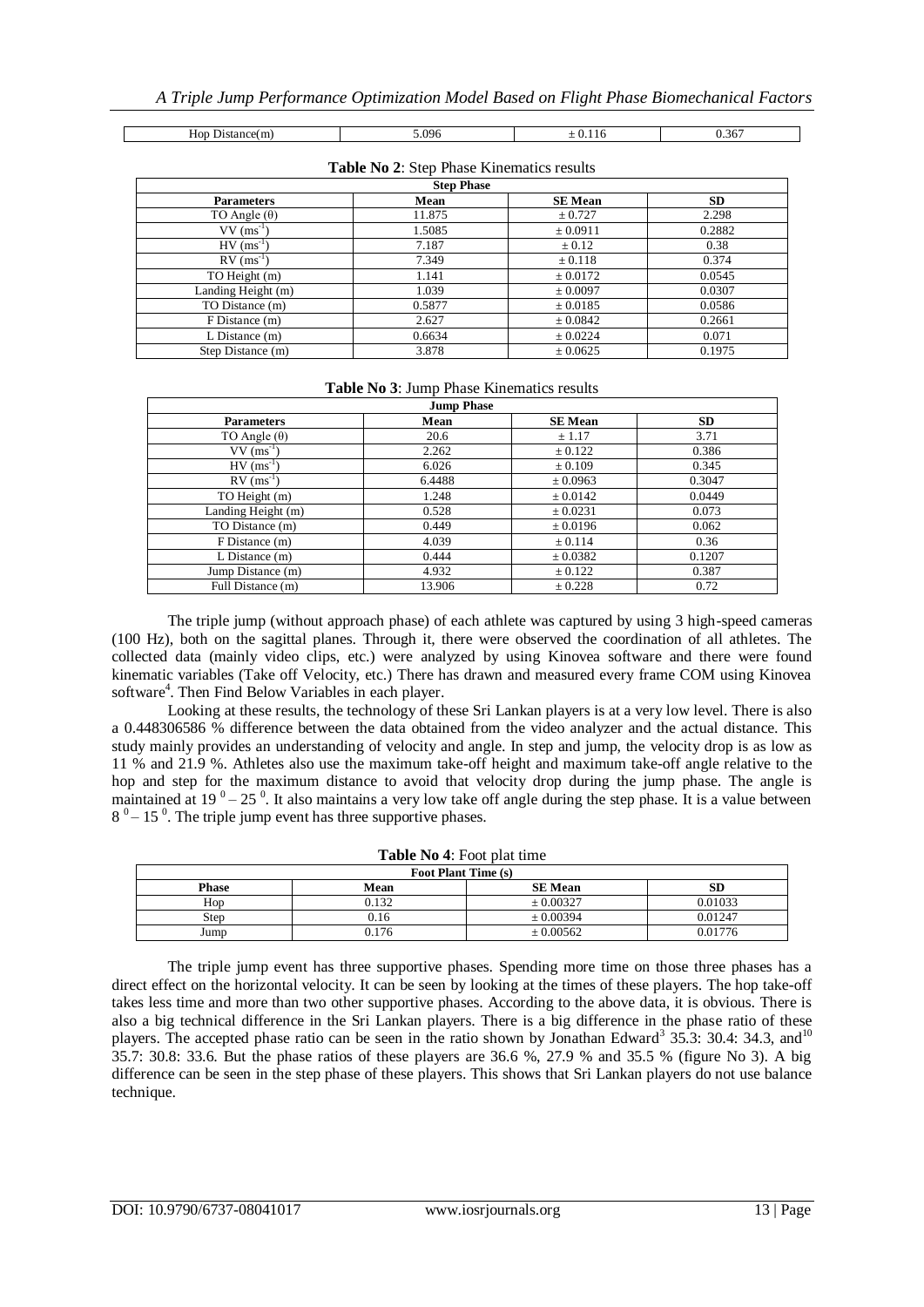

**Figure No 3:** Current and optimum phase ratios

## **Performance Distance Optimization**

Player A phase ration values are 37.3: 26.2: 36.5. Then 37.3 % efficiency as player A hop phase is 5.28 m. The 5.28 m capacity includes take-off distance and landing distance. The two distances were found using data from the Kinovea software. The sum of the two is 1.16 m. Then the flight distance was obtained as 4.12 m. The velocities and angles for that distance are  $8.86 \text{ ms}^{-1}$  and  $14^{\circ}$ , respectively. (Data charts obtained from the Matlab were used for velocity) Take off velocity of the athlete here was increased as 3 %, 4 % and 5 %. In contrast, the angle  $(-1, 0, 0, 0, +1, 0, +2, 0)$  is optimized in the range. The values in the table below were taken into the hop flight phase. The step was 26.2 % and the jump phase was 36.5 % optimized according to the data in the hop phase below. The following values give the relevant velocity and angle of the phases. Finally, the total distance is given by the data in the table no 5 below.

| Table No 5: Current simulation overall distance player A |  |  |  |
|----------------------------------------------------------|--|--|--|
|                                                          |  |  |  |

|                 | <b>Current Simulation</b> |        |                         |        |        |
|-----------------|---------------------------|--------|-------------------------|--------|--------|
|                 |                           |        | Hop TO Angle $(^\circ)$ |        |        |
|                 |                           |        | 14                      |        |        |
|                 | 100%                      | 13.548 | 14.165                  | 14.755 | 15.345 |
| Hop TO Velocity | 103%                      | 14.138 | 14.755                  | 15.399 | 16.016 |
| Simulation      | 104%                      | 14.326 | 14.97                   | 15.613 | 16.284 |
|                 | 105%                      | 14.513 | 15.184                  | 15.855 | 16.499 |

Player C phase ration values are 36.3: 27.2: 36.4. Then 36.3 % efficiency as player A hop phase is 5.6 m. The 5.6 m capacity includes take-off distance and landing distance. The two distances were found using data from the Kinovea software. The sum of the two is 1.08 m. Then the flight distance was obtained as 4.52 m. The velocities and angles for that distance are  $9.06 \text{ ms}^{-1}$  and 15<sup>0</sup>, respectively. (Data charts obtained from the Matlab were used for velocity) Take off velocity of the athlete here was increased as 3 %, 4 % and 5 %. In contrast, the angle  $(-1, 0, 0, 0, +1, 0, +2, 0)$  is optimized in the range.

| <b>Current Simulation</b> |      |        |        |                               |        |
|---------------------------|------|--------|--------|-------------------------------|--------|
|                           |      |        |        | Hop TO Angle $($ <sup>o</sup> |        |
|                           |      | 14     |        | 10                            |        |
|                           | 100% | 14.778 | 15.411 | 16.044                        | 16.677 |
| Hop TO Velocity           | 103% | 15.439 | 16.127 | 16.787                        | 17.448 |
| Simulation                | 104% | 15.659 | 16.347 | 17.035                        | 17.723 |
|                           | 105% | 15.879 | 16.594 | 17.310                        | 17.998 |

**Table No 6**: Current simulation overall distance player C

The values in the table below were taken into the hop flight phase. The step was 27.2 % and the jump phase was 36.4 % optimized according to the data in the hop phase below. The following values give the relevant velocity and angle of the phases. Finally, the total distance is given by the data in the table above (table no 6).

The Balance technique was used here. That is, its values are 35.5 %, 30.4 % and 34.1 %  $3$ . Player A 14.15 m performance was divided according to the above ratio and values were obtained for hop, step, jump. It is shown in the table below. This was done by using the Matlab graphs as mentioned above to increase the velocity to 3 %, 4 %, 5 % and keep it at an angle  $(-1^0, 0^0, +1^0, +2^0)$ . Then the total distance was obtained as follows.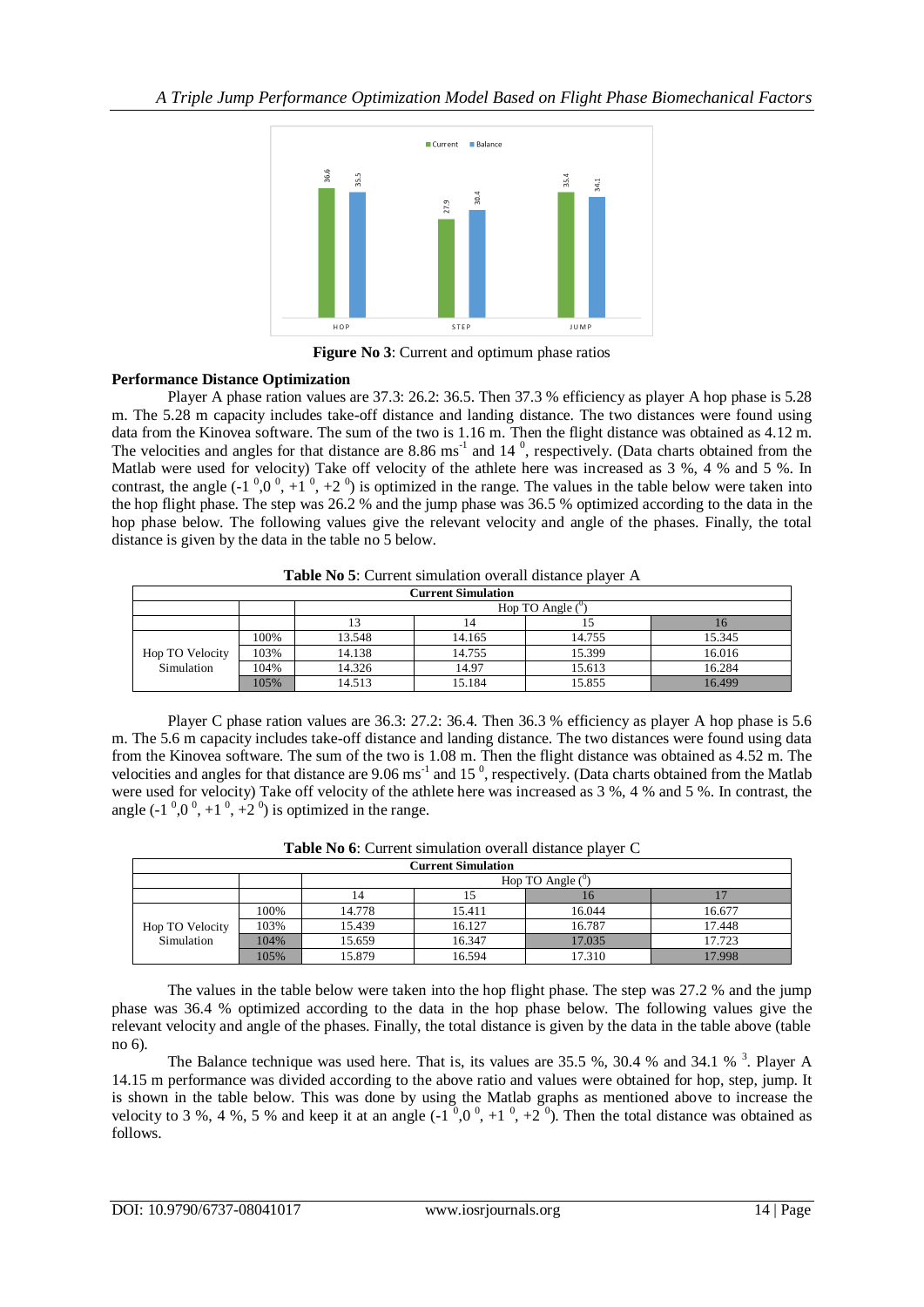| <b>Optimized Simulation (Hop-Dominated Balance Technique)</b> |      |                    |        |        |        |
|---------------------------------------------------------------|------|--------------------|--------|--------|--------|
|                                                               |      | Hop TO Angle $(°)$ |        |        |        |
|                                                               |      |                    | 14     |        | 10     |
|                                                               | 100% | 13.549             | 14.140 | 14.704 | 15.295 |
| Hop TO Velocity                                               | 103% | 14.112             | 14.760 | 15.352 | 15.971 |
| Simulation                                                    | 104% | 14.309             | 14.929 | 15.577 | 16.197 |
|                                                               | 105% | 14.507             | 15.154 | 15.802 | 16.450 |

**Table No 6:** Optimized Simulation overall distance player A

After the optimization (velocity was increase 5 % and angle was increased  $+2$ <sup>0</sup>), player A's total distance was 16.45 m. And also, optimizations of velocity and angle of that hop phases were  $8.97 \text{ ms}^{-1}$  and 16<sup>0</sup>. The values of the velocity and angle of the step phase were  $(8.13 \text{ ms}^{-1} - 8.9 \text{ ms}^{-1})$  and  $(12^{\circ} - 15^{\circ})$ . And values of the velocity and angle of the jump phase were  $(7.5 \text{ ms}^{-1}$  -  $7.1 \text{ ms}^{-1})$  and  $(17^{\circ}$ -  $21^{\circ})$ . Also, the balance technique was used here. That is, its values are 35.5 %, 30.4 % and 34.1 %. Player C 15.43 m performance was divided according to the above ratio and values were obtained for hop, step, jump. It is shown in the table below. This was done by using the Matlab graphs as mentioned above to increase the velocity to 3 %, 4 %, 5 % and keep it at an angle  $(-1^0, 0^0, +1^0, +2^0)$ . Then the total distance was obtained as follows.

**Table No 8:** Optimized Simulation overall distance player C

| <b>Optimized Simulation (Hop-Dominated Balance Technique)</b> |                               |        |        |        |        |
|---------------------------------------------------------------|-------------------------------|--------|--------|--------|--------|
|                                                               | Hop TO Angle $($ <sup>0</sup> |        |        |        |        |
|                                                               |                               | 14     |        | 10     |        |
|                                                               | 100%                          | 14.760 | 15.408 | 16.028 | 16.647 |
| Hop TO Velocity                                               | 103%                          | 15.408 | 16.084 | 16.732 | 17.408 |
| Simulation                                                    | 104%                          | 15.633 | 16.309 | 16.985 | 17.661 |
|                                                               | 105%                          | 15.859 | 16.563 | 17.239 | 17.943 |

After the optimization (velocity was increase 4 % and angle was increased  $+1$ <sup>0</sup>), player C's total distance was 16.98 m. And also, optimizations of velocity and angle of that hop phases were  $9.26 \text{ ms}^{-1}$  and 15<sup>0</sup>. The values of the velocity and angle of the step phase were  $(8.17 \text{ ms}^{-1} - 9.19 \text{ ms}^{-1})$  and  $(12^{\circ} - 15^{\circ})$ . And values of the velocity and angle of the jump phase were  $(7.28 \text{ ms}^{-1} - 7.7 \text{ ms}^{-1})$  and  $(17^{\circ} - 21^{\circ})$ . The total distance in the position of the player C's was 17.94 m. This can be achieved by maintaining the hop velocity 9.35 ms<sup>-1</sup> and the hop angle  $17<sup>0</sup>$ .



**Figure No 4:** (a) Techniques employed in Player A; Current simulation 14.15m,

(b) Techniques employed in; Player C Current simulation 15.43m, (c)

Techniques employed in; 17m mark optimization simulation increased takeoff

angles and takeoff velocities

The resulting optimized total distance data cell was selected, and the corresponding velocity and angle were found. Here a value close to 17 m was selected. This is because Sri Lankan athletes have to be close to the 17 m mark to reach the international level. The data obtained above can be represented by graphs as follows. The COM path of the above data can be shown as follows. There is a clear difference between optimization performance and current performance. Also, the behavior of the players in the vertical and horizontal velocities can be seen with a difference. Optimization of jump distance with measured takeoff angle and take-off velocity resulted in a total distance of 14.15 m and 15.43 m (figure no 5) a current technique. Increases in hop take-off velocity resulted in increases in jump distances in every condition, whereas increases in take-off angle led to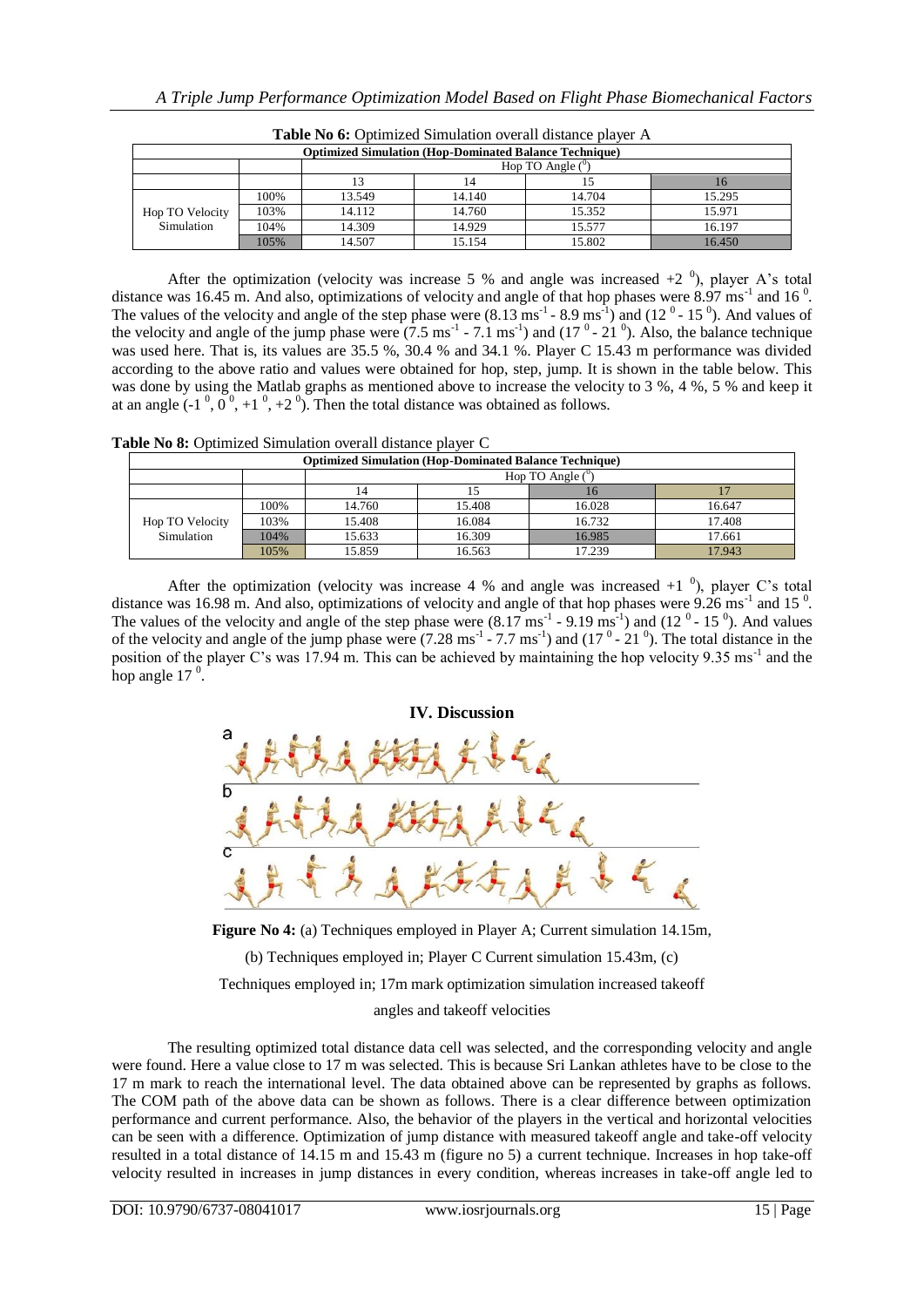increases in jump distances in all cases except one (Table no 7 and Table no 8). Figure no 4 gives a visual representation of the techniques employed in selected optimizations.



**Figure No 5:** Current simulation and optimized simulation phase values

To validate the designed biomechanical model all analyzed data were applied to the model of selected sample. Then the results of horizontal, vertical velocity and take off angle were calculated. Through it, optimization distance was calculated. That value of selected and phase ratio player A 37.3 %, 26.2 %, 36.5 %. and player C 36.3 %, 27.3 %, 36.4 %. According to Jonathan Edward, the Phase ratio 35.5 %, 30.4 %, 34.1 %. for balance technique <sup>3</sup>. The model shows the results increase velocity 3 %,4 %,5 % and simulation above hop dominated current performance and balance technique used hop dominated optimization increase the overall performance. But Balance technique is the best results showed. Player A current performance 14.15 m after optimized 16.45 m (figure no 5). Player C Current performance 15.43 m after optimized 16.98 m (figure no 5). That was help to how to do correct technique and body balance and manage the kinematics variables without injury. Current performance is very poor special step phase more force comes, after the hop phase that force, and velocity cannot balance next phase that's why step phase very poor. And also, COM rotation was not forward. Current player places the COM backward while supportive phase landing part. However, this model can be further developed to a 3D optimization model and performance variables optimization and also kinematics and kinetic variable both add to this model can get a better result in applied biomechanics and sport practice which helps to optimize performance of triple jumpers.

Finally, with the optimization here, the following values can be given for each phase to maintain the performance of the players in the 17 m range. Below values were validated for the hop dominated balance  $\text{technique}^{1,6}$ .

|                      | Hop     | <b>Step</b>              | Jump                   |
|----------------------|---------|--------------------------|------------------------|
| <b>Velocity (ms)</b> | 8.9-9.4 | 2.19<br>$8,13-9$<br>0.IJ | 700<br>71<br>/.11-/.82 |
| $\sim$<br>Angle      | 16-18   | $12 - 15$                | $16 - 21$              |

**Table No 7:** Outcome of the around 17m velocity and angle range

The values for the phases were obtained as follow from the above optimization. This shows that distance can be improved by balance technique optimization. Initial current optimization and hop dominated balance optimization method were taken to the consideration. Generally, two athletes' step phase was considerably less than other two phases. After applying current optimization, optimized hop and jump phase values were overreached. Therefore, from those two methods, the hop dominated balance optimization is the best method. From balancing the technique and improving the performance variables can obtain optimum phase ratio.

## **V. Conclusion**

Successful completion of this study, the model's all equations can be input to the software and after entering relevant data of any athlete, optimize velocity, take-off angles and distance can be gain for each athletes / jumpers each phase. Through this research all coaches and athletes can identify their shortcoming phase and values of the optimization variables and performance level. If not, coaching techniques and tactics can be modified. Apart from that, this biomechanical model can be used to improve the talent and to minimize the errors of postures when performing triple jump event. And also, this can be used to identify the relationship between the performance variables and the performance of the players. This provides the differences between potential performances and existing performance of the jumpers. So, this theoretical model can be converted to